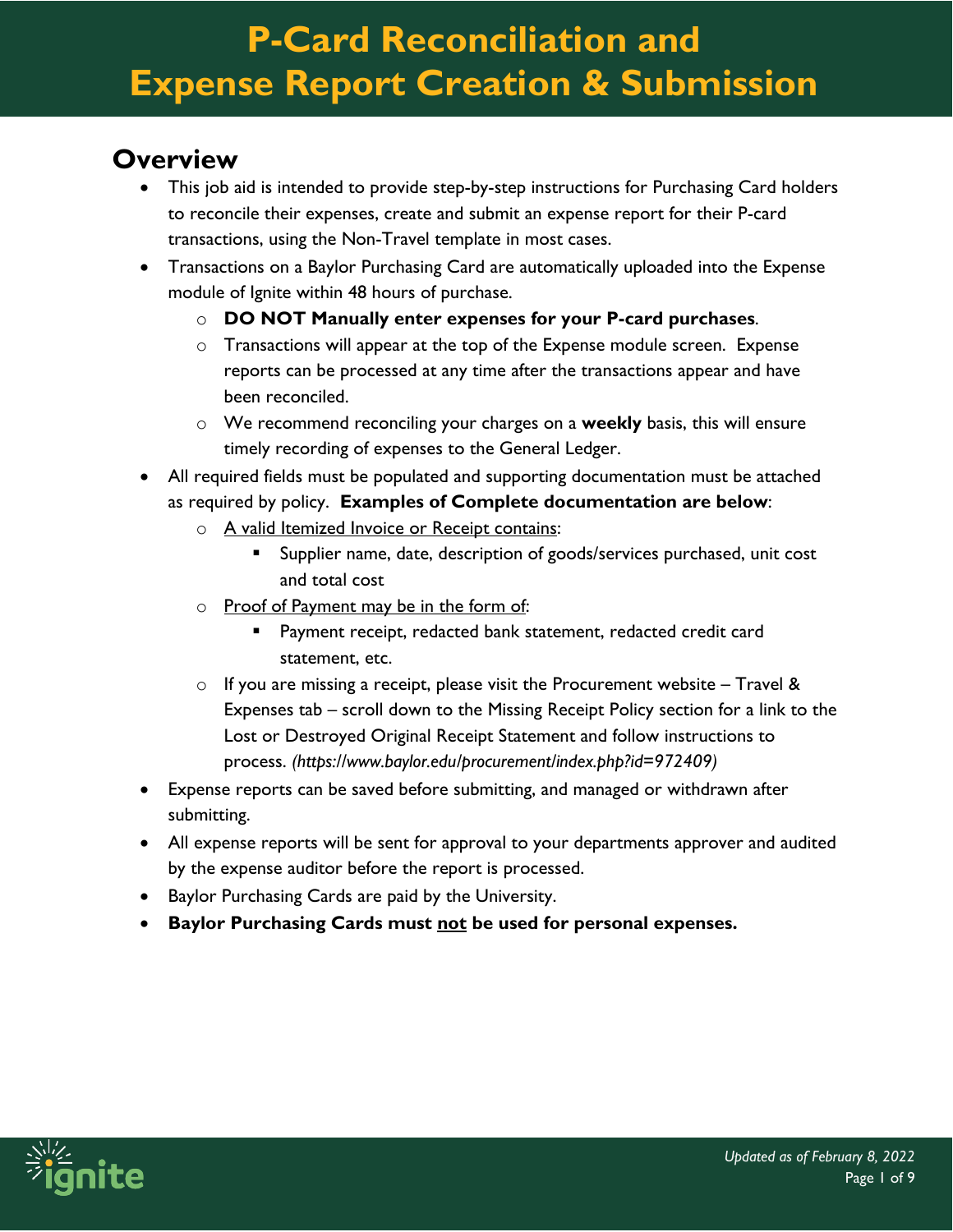#### **1. Navigating to the Expense Module**

- 1. You can access the **Expense** module in two ways:
	- a. Click the **Navigator** icon in upper left-hand corner of the Ignite landing page.





c. (Option 2) Under the **Me** heading on the home page, you can scroll down and click on the **Expenses** tile on the Main Page.

| $\equiv$      | $ \frac{\sqrt[3]{2}}{2} $ ignite BPT<br>o, |                                |                         |                                    |                  |                            |   |
|---------------|--------------------------------------------|--------------------------------|-------------------------|------------------------------------|------------------|----------------------------|---|
|               | Good afternoon, Smith!                     |                                |                         |                                    |                  |                            |   |
| Me            | My Client Groups<br>My Team                | <b>Benefits Administration</b> | Sales                   | Service                            | <b>Help Desk</b> | <b>Contract Management</b> | ⋋ |
| QUICK ACTIONS |                                            | <b>APPS</b>                    |                         |                                    |                  |                            |   |
| ଚ             | <b>Personal Details</b>                    | සිං                            |                         | 距                                  | ĴWQ              | י∟ ⁄                       |   |
| ⊕১            | <b>Document Records</b>                    | Directory                      | Onboarding              | <b>Checklist Tasks</b>             | Pay              | Time and<br>Absences       |   |
| ER            | Identification Info                        |                                |                         |                                    |                  |                            |   |
|               | Contact Info                               | îň                             | ∜                       | $\triangleright$                   | $\triangleright$ | ঞী                         |   |
|               | Fig. Family and Emergency Contacts         | Career and<br>Performance      | Personal<br>Information | Learning                           | What to Learn    | Benefits                   |   |
| æ.            | My Organization Chart                      |                                |                         |                                    |                  |                            |   |
| 圖             | My Public Info                             | €                              | ℁                       | ෯                                  | <b>PRO</b>       |                            |   |
| 상             | Change Photo                               | Current Jobs                   | Wellness                | Personal Brand                     | Volunteering     | Competitions               |   |
|               | A <sub>nd</sub> Information Sharing        |                                |                         |                                    |                  |                            |   |
| ₩             | <b>Employment Info</b>                     | ۞<br><b>Web Clock</b>          | မြို့<br>Roles and      | $\vec{\bullet}$<br><b>Expenses</b> |                  |                            |   |
| ₩             | Additional Assignment Info                 |                                | Delegations             |                                    |                  |                            |   |

![](_page_1_Picture_8.jpeg)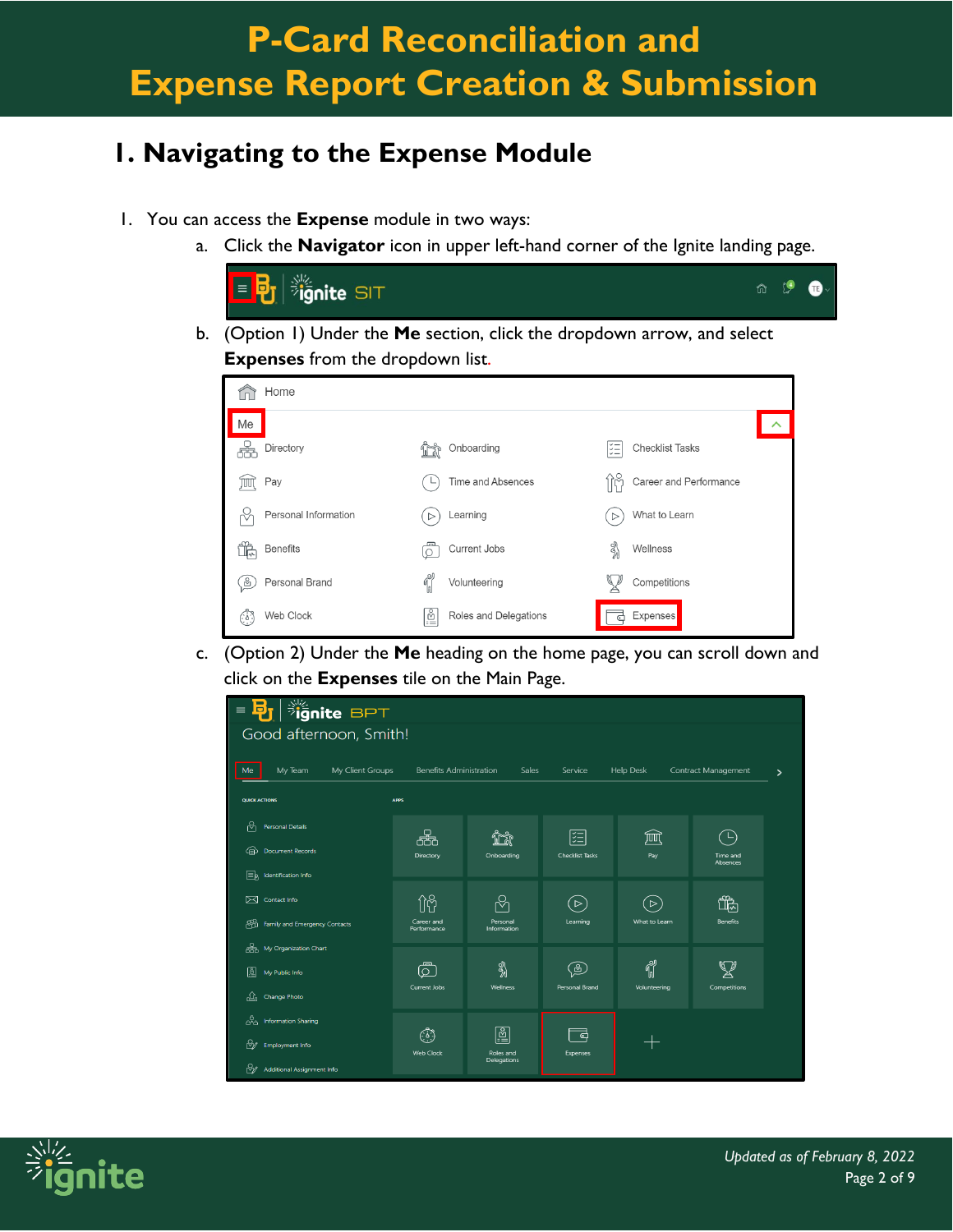#### **2. Purchasing Card Reconciliation**

1. Upon entering the **Expenses** tile you will be on the Travel & Expenses Screen. Any purchase you have made using your P-card will show up under the Available Expense Items section until it has been reconciled and added to an expense report.

|                                                |                         | Travel and Expenses                             |                    | Owner<br>$\checkmark$ |                          |                    |    | $Q$<br>$\ddot{\alpha}$      |
|------------------------------------------------|-------------------------|-------------------------------------------------|--------------------|-----------------------|--------------------------|--------------------|----|-----------------------------|
| $\overline{\phantom{a}}$<br>$\bar{\mathbb{Q}}$ | <b>Expense Reports</b>  |                                                 |                    |                       |                          |                    |    |                             |
| $\mathbb{Q}$                                   |                         |                                                 |                    |                       |                          |                    |    |                             |
|                                                | <b>Create Report</b>    |                                                 |                    |                       |                          |                    |    |                             |
|                                                |                         | Available Expense Items (10)                    |                    |                       |                          |                    |    |                             |
|                                                | Actions $\sim$          | $+$ Create Item                                 |                    |                       |                          |                    |    |                             |
|                                                | Date $\rightarrow$      | Type<br>Cash and Credit Card Expense Items (10) | <b>Amount</b>      | <b>Merchant</b>       | Location                 | <b>Description</b> |    | <b><i>i</i></b> Attachments |
|                                                | Missing required fields |                                                 |                    |                       |                          |                    |    |                             |
|                                                | 11/10/2021              | Business Meals/ Y                               | 122.25 USD<br>Card | CHICK-FIL-A #739      | Waco, TX                 | *Add description   | h  | *Add attachment             |
|                                                | Missing required fields |                                                 | 895.00 USD         |                       |                          |                    |    |                             |
|                                                | 11/02/2021              | Dues and Meml Y                                 | Card               | <b>PAYPAL</b>         | <b>FL. United States</b> | *Add description   | // | *Add attachment             |
|                                                | Missing required fields |                                                 |                    |                       |                          |                    |    |                             |
|                                                | 09/14/2021              | Dues and Meml Y                                 | 194.00 USD<br>Card | <b>NCURA</b>          | <b>DC, United States</b> | *Add description   | // | *Add attachment             |

- *Note: P-card charges are loaded automatically into Ignite approximately 48 hours after the transaction has posted. If you do not see an expected charge, do not create a manual expense item for it.*
- *If the charge does not appear you may need to check the credit card statement to verify it has posted. If the charge appears on your statement, but not in Ignite, contact the Card Administrator to troubleshoot.*

![](_page_2_Picture_6.jpeg)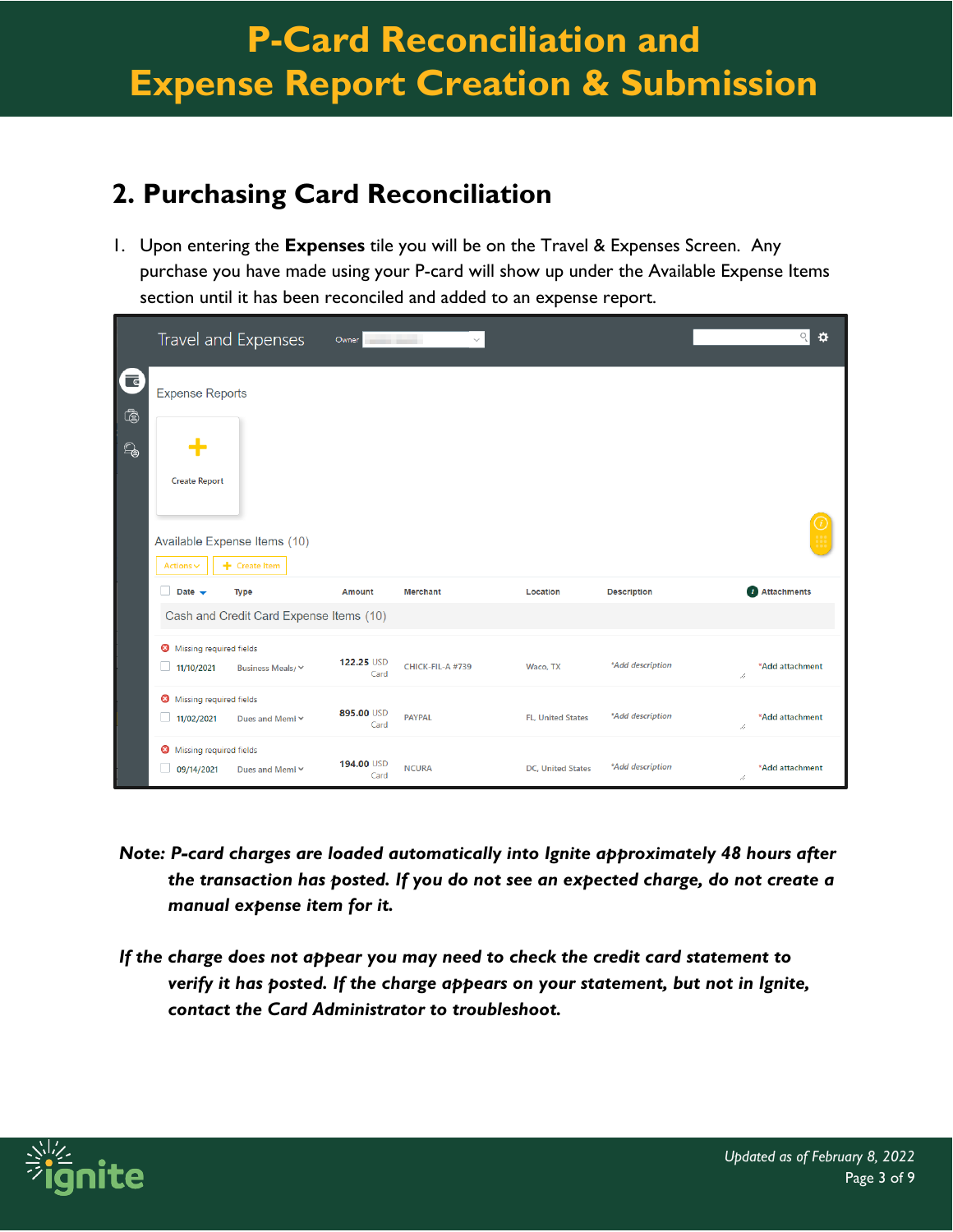2. To reconcile an item, **click on the date.**

| Actions $\vee$                             | Available Expense Items (10)<br>$+$ Create Item |                    |                  |          |                    |                      |
|--------------------------------------------|-------------------------------------------------|--------------------|------------------|----------|--------------------|----------------------|
| Date $\rightarrow$                         | Type<br>Cash and Credit Card Expense Items (10) | <b>Amount</b>      | <b>Merchant</b>  | Location | <b>Description</b> | <b>Attachments</b>   |
| Missing required fields<br>☺<br>11/10/2021 | Business Meals/ Y                               | 122.25 USD<br>Card | CHICK-FIL-A #739 | Waco, TX | *Add description   | *Add attachment<br>h |

3. Enter the following  $(* = required field)$ 

|                         | * Date 11/10/2021                  |  |        |
|-------------------------|------------------------------------|--|--------|
| * Template              | Non Travel Expenses                |  |        |
| $*$ Type                | Business Meals / Hospitality 10+ V |  |        |
| <b>Expense Location</b> | Waco, Mclennan, TX, United S       |  |        |
| Amount                  | <b>LISD</b>                        |  | 122.25 |

- a. **Date & Amount** fields auto-populate and will appear greyed out.
- b. **\*Template:** Select the template. Each template contains different expense types. It is important to select the correct template and type, as the selection will populate the charge account. The system will default a template based on the merchant; however, the default value may not always be correct, so it is important to verify. Most P-card purchases will use the **Non-Travel Expenses** template.
	- i. The below warning may appear, click **Yes.**

#### Warning

If you change the expense template, then you will delete information you already entered for this expense item. Do you want to continue?

- c. **\*Type:** Select the type of incurred expense from the dropdown menu. *Note: Depending on the Expense Type chosen, additional fields may be required.*
- d. **\*Expense Location:** This will default based on the credit card charge location.

![](_page_3_Picture_12.jpeg)

Yes

No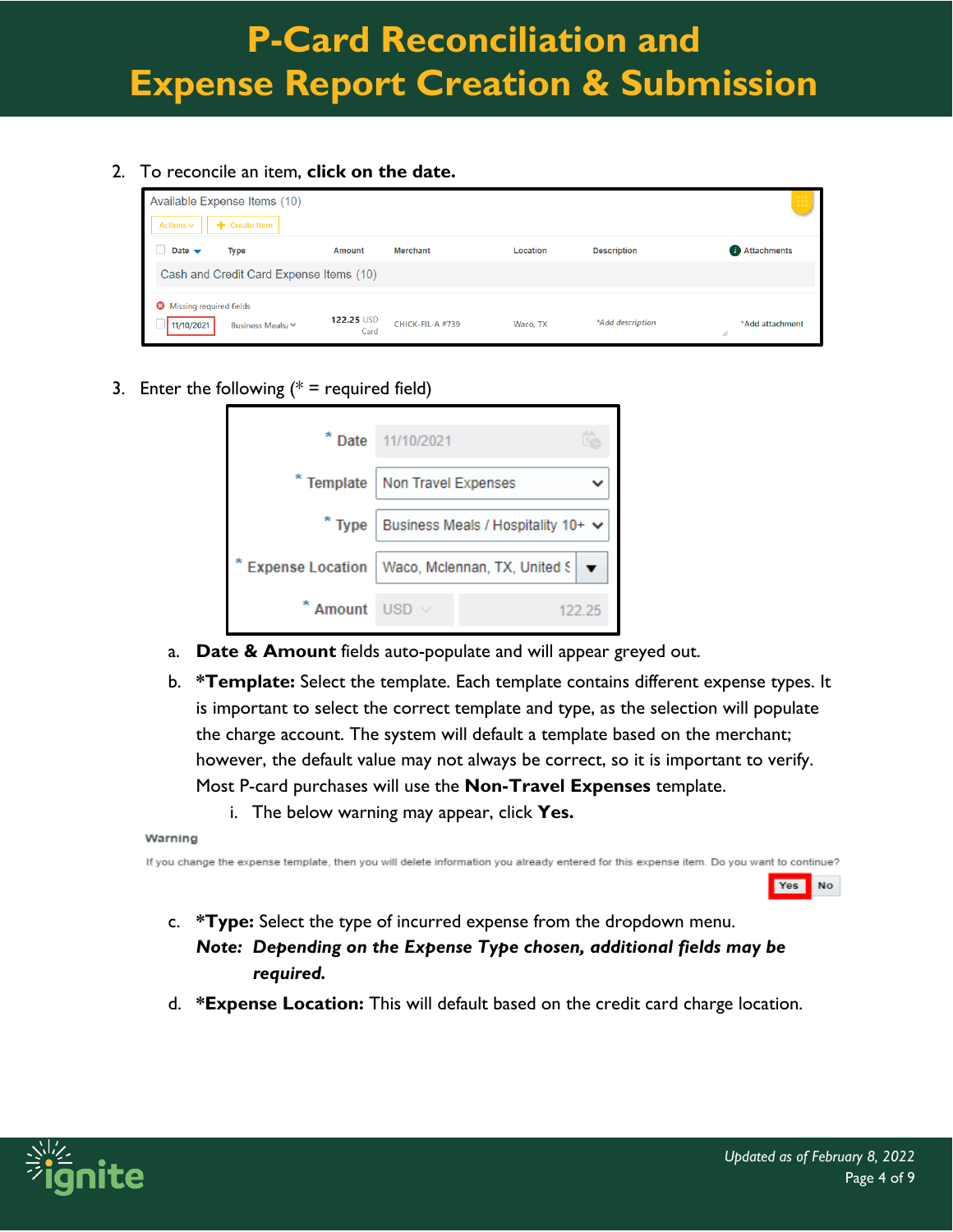e. **\*Description:** Enter the business purpose of the expense in the text box. Be as specific as possible.

![](_page_4_Picture_2.jpeg)

- f. **Attachments:** A valid receipt is required per Baylor policy. To attach a receipt, click the "**+**" icon next to Attachments.
	- i. If the receipt is not available, and required per policy, complete and attach the Lost or Destroyed Original Receipt Statement

(https://www.baylor.edu/procurement/doc.php/363632.pdf) You must also attach a copy of the form of payment and select the Receipt Missing check box to acknowledge the original receipt is missing and substitute information has been submitted.

g. **Authorization:** If an authorization request has been approved for the purchase, it may be attached by selecting the "**+**" icon next to Authorization.

![](_page_4_Picture_7.jpeg)

h. **Account:** Account information is prepopulated based on the employee's default expense department, template, and expense type. If the COA values need to be updated, click the COA icon to update the segments.

![](_page_4_Picture_9.jpeg)

*Note: Employees should not edit the Account segment, as this value is updated based on the expense template and type. If the natural account needs to be updated, select the correct template and type.* 

![](_page_4_Picture_11.jpeg)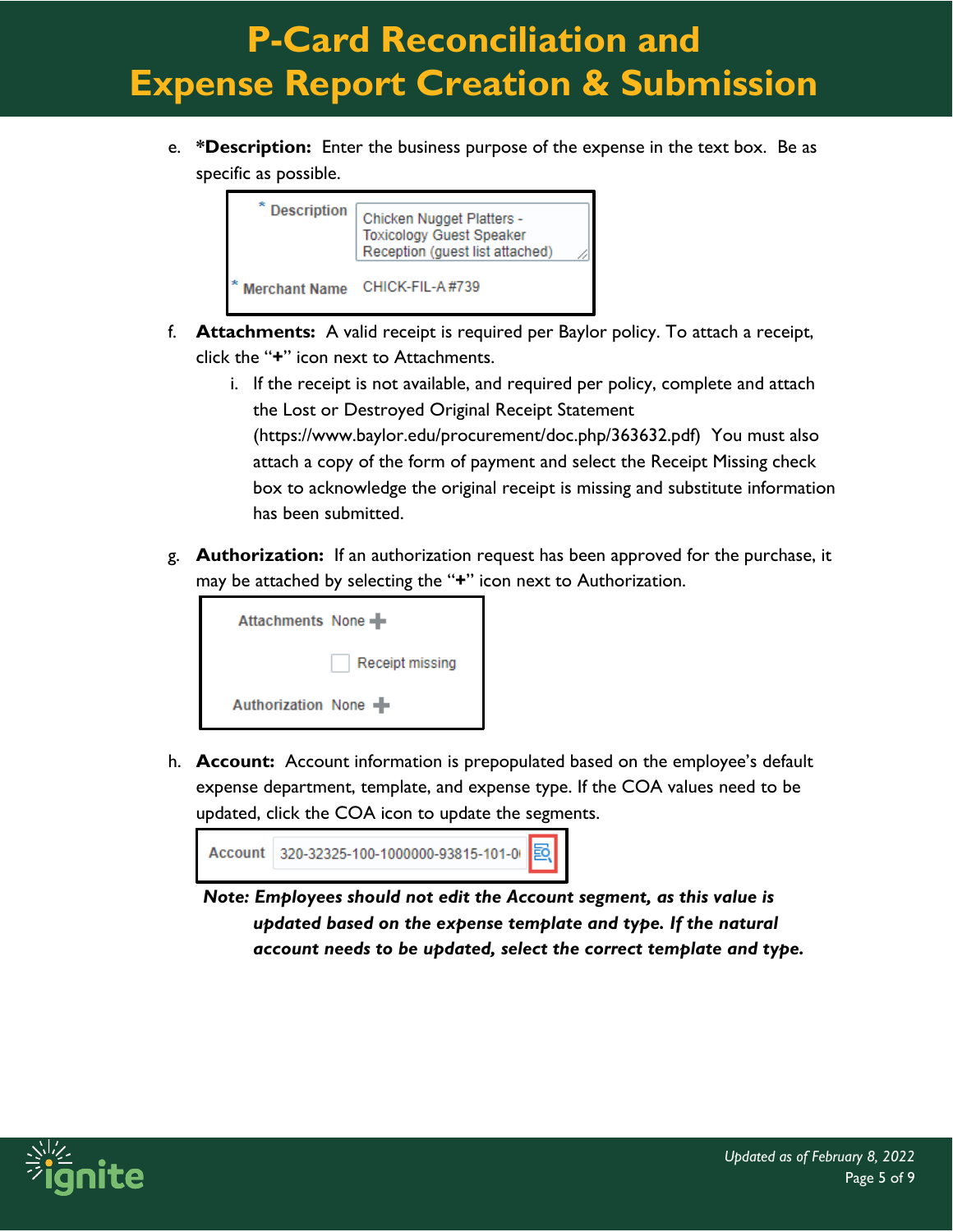i. **Project Number:** If the expense needs to be charged to a project (i.e. Sponsored Program, Faculty Fund, or Capital Projects), a Project Number can be entered.

| <b>Project Number</b>           |  |
|---------------------------------|--|
| <b>Task Number</b>              |  |
| <b>Expenditure Organization</b> |  |
| <b>Contract Number</b>          |  |
| <b>Funding Source</b>           |  |

j. To save and close your expense item, click the **Close** button in the top right corner. Closing will save and close the expense item and return you to the expense items tile.

| <b>Add to Report</b> | Create Another   Close |  | <b>Tel.</b> |  |
|----------------------|------------------------|--|-------------|--|
|                      |                        |  |             |  |

k. Additional items can be selected and reconciled by repeating the above steps.

#### **3. Create an Expense Report**

1. To add multiple expense items to a new report, navigate to the Available Expense Items and select each expense item you wish to add by checking the box next to the actual date of the expense. If you want to select all available items, check the box next to the word Date in the column header, then click **Create Report**.

*Note: To avoid submitting more than one expense report on a given date, adding multiple expense items to a report is strongly encouraged.*

| <b>Expense Reports</b>                     |                                         |                    |                  |                          |                                                                     |                                      |
|--------------------------------------------|-----------------------------------------|--------------------|------------------|--------------------------|---------------------------------------------------------------------|--------------------------------------|
| <b>Create Report</b><br>$(1$ item)         | Available Expense Items (10)            |                    |                  |                          |                                                                     |                                      |
| Actions $\smallsmile$                      | $+$ Create Item                         |                    |                  |                          |                                                                     |                                      |
| Date $\rightarrow$                         | Type                                    | <b>Amount</b>      | <b>Merchant</b>  | Location                 | <b>Description</b>                                                  | <b>Attachments</b>                   |
|                                            | Cash and Credit Card Expense Items (10) |                    |                  |                          |                                                                     |                                      |
| 11/10/2021<br>$\checkmark$                 | Business Meals Y                        | 122.25 USD<br>Card | CHICK-FIL-A #739 | Waco, TX                 | <b>Chicken Nugget Platters -</b><br><b>Toxicology Guest Speaker</b> | $\frac{1}{\epsilon}$<br>$\equiv$ (1) |
| ◙<br>Missing required fields<br>11/02/2021 | Dues and Meml Y                         | 895.00 USD<br>Card | <b>PAYPAL</b>    | <b>FL, United States</b> | *Add description                                                    | *Add attachment<br>11                |

![](_page_5_Picture_10.jpeg)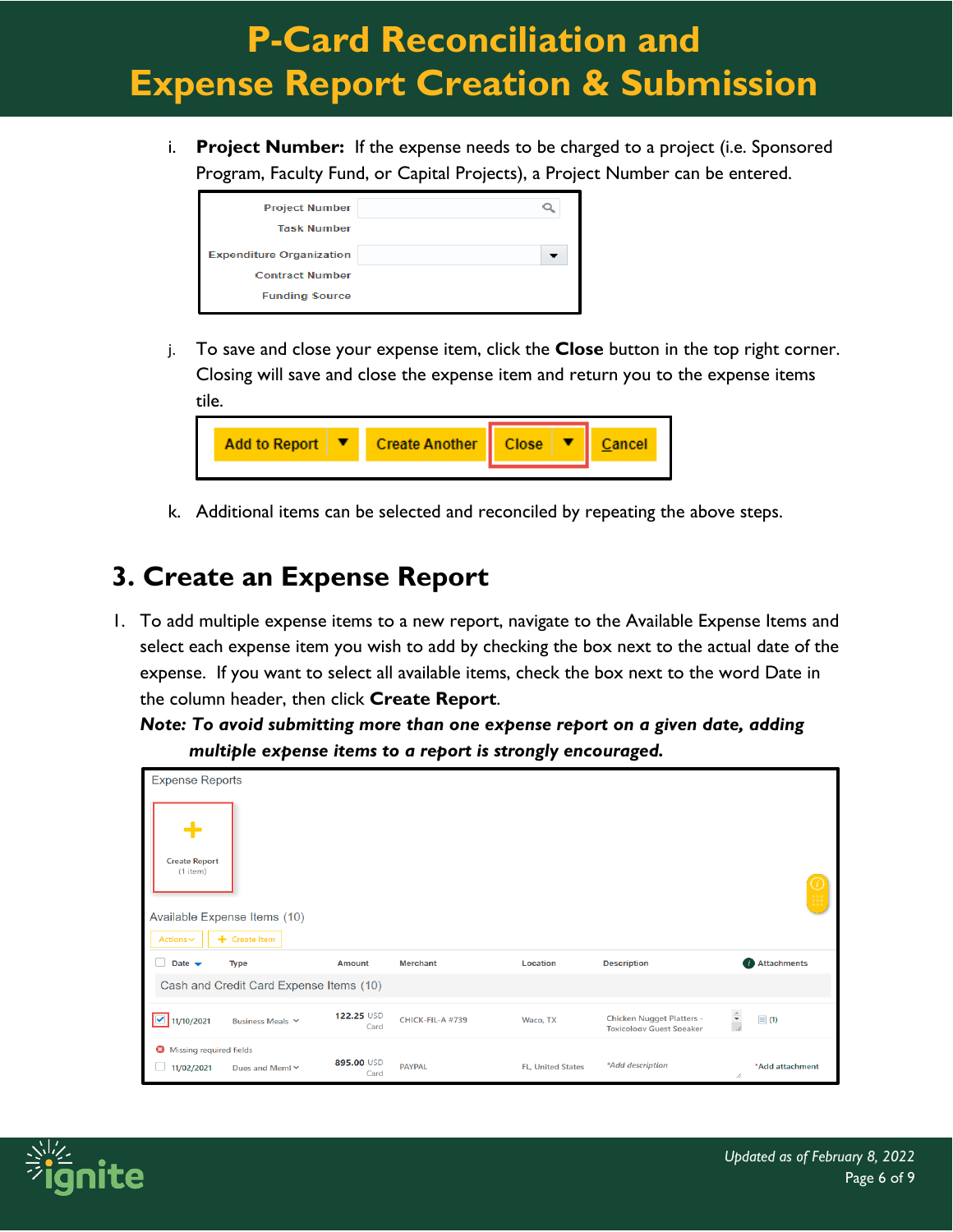- 2. Complete the fields listed below.  $(* =$  required field)
	- *a.* **\*Purpose:** Enter the business purpose (description) of expense report. *Note: Beginning the purpose with the phrase "P-card reconciliation week of \_\_\_\_\_\_" is strongly recommended.*
	- b. **Attachments:** This attachment button is for the expense report as a whole, individual expense items should already have their required attachments.
	- c. **Comments**: 150-character text box available to add any optional comments.
	- d. **\*Function:** Select the related function from a dropdown menu of choices. Most P-card expense reports will be Non-Travel.

| * Purpose                           |  |
|-------------------------------------|--|
| Attachments None<br>$\overline{u}$  |  |
| <b>Comments (150 Character Max)</b> |  |
| * Function                          |  |

*Note: The purchasing card is corporate paid. If you are submitting a report for only purchasing card items, you will notice that the Report Total shows the reimbursement will be paid directly to the card issuer.*

| $\blacktriangle$ Report Total                     |  |  |  |  |
|---------------------------------------------------|--|--|--|--|
| * Payment Method   Electronic Domestic $\backsim$ |  |  |  |  |
| Employer Pays You 0.00 USD                        |  |  |  |  |
| Employer Pays Card Issuer 122.25 USD              |  |  |  |  |

*Note: If the Employer Pays You field every has an amount listed, and all of the expenses are from the purchasing card, STOP and double check the Template and Type. P-card expense should never be paid to an employee.*

![](_page_6_Picture_10.jpeg)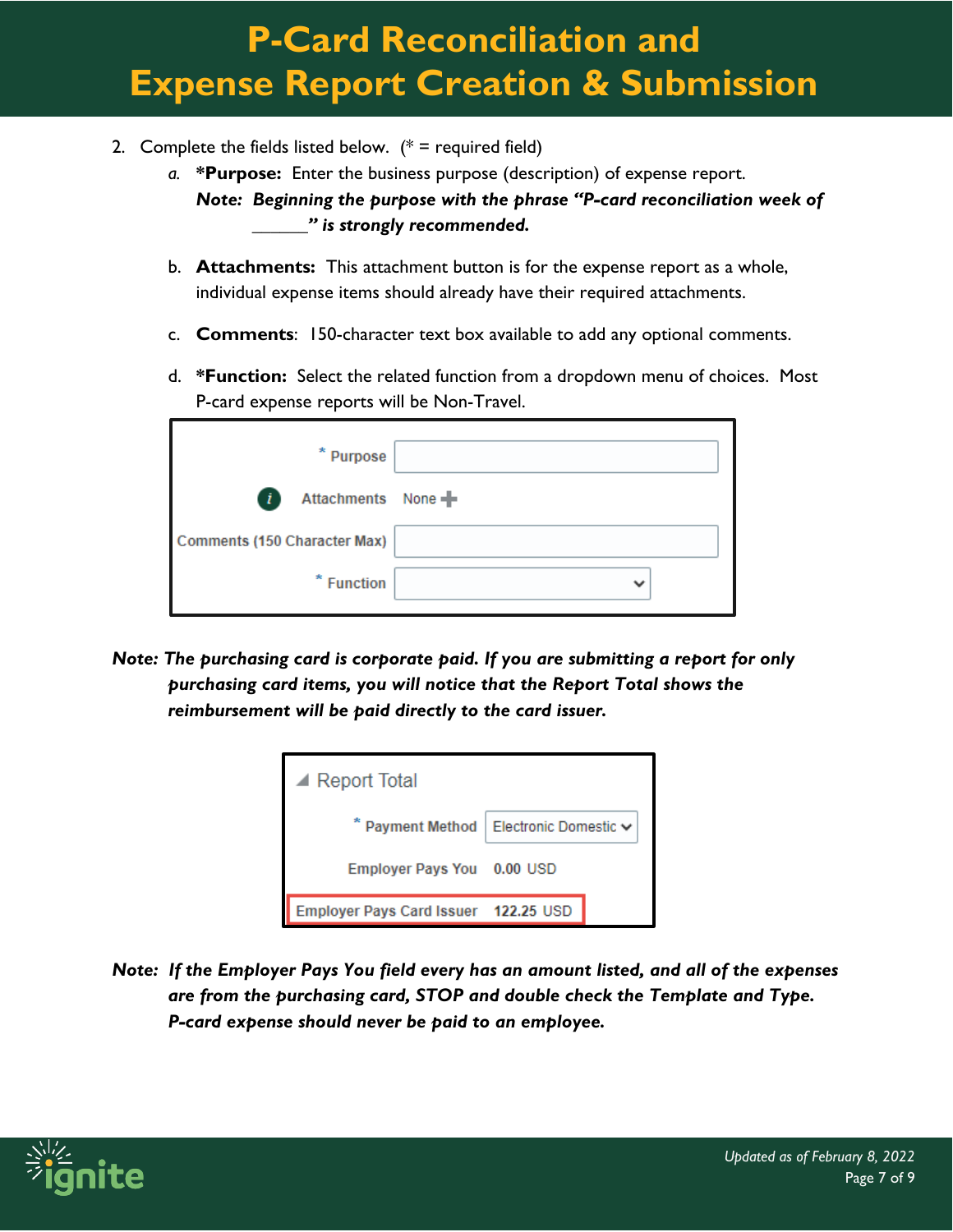- 3. Confirm that you have no missing required fields in your expense report. If you do, it will be noted in red next to the respective expense under the Expense Items.
	- a. If you are missing required fields, click on the **Expense** item, then click the **Actions** and select **Edit** to go back and enter the missing information.
- 4. On each expense report you must certify that all expenses are submitted in accordance with Baylor's policies. Do so by clicking the checkbox before the statement. You now have the option to either **Submit** your Expense Report or **Save and Submit** later.

|                                                         | <b>Create Expense Report 7</b>                               |                                      | <b>Save</b>                                                                               | l.▼.<br>Submit $\blacktriangledown$ | Cancel |
|---------------------------------------------------------|--------------------------------------------------------------|--------------------------------------|-------------------------------------------------------------------------------------------|-------------------------------------|--------|
| * Purpose                                               | Reconciling Pcard Charges 12/1/2021                          | $\blacktriangle$ Report Total        |                                                                                           |                                     |        |
| Attachments None<br>$\mathbf{r}$                        |                                                              | * Payment Method                     | Electronic Domestic ~                                                                     |                                     |        |
| <b>Comments (150 Character Max)</b>                     |                                                              | Employer Pays You 0.00 USD           |                                                                                           |                                     |        |
| $*$ Function                                            | <b>Non Travel</b><br>$\checkmark$                            | Employer Pays Card Issuer 122.25 USD |                                                                                           |                                     |        |
|                                                         |                                                              | 122.25 <sub>USD</sub>                |                                                                                           |                                     |        |
|                                                         |                                                              | $\checkmark$                         | I have read and accept the corporate travel and expense policies.                         |                                     |        |
| <b>Expense Items (1)</b>                                |                                                              |                                      |                                                                                           |                                     |        |
| + Create Item<br>Actions $\sim$                         | <b>Add Existing</b><br>Apply Account ▼<br>Apply Project ▼    |                                      |                                                                                           |                                     |        |
| Date $\blacktriangleright$<br>Type $\blacktriangledown$ | Merchant $\blacktriangledown$<br>Amount $\blacktriangledown$ | Location $\blacktriangledown$        | Description $\blacktriangledown$                                                          | <b>Attachments</b><br>Πi            |        |
| Business Meals / H $\vee$<br>11/10/2021                 | $122.25$ USD<br>CHICK-FIL-A#739<br>Card                      | Waco, TX                             | Chicken Nugget Platters - Toxicology $\Rightarrow$<br>Guest Speaker Reception (guest list | $\equiv$ (1)                        |        |
|                                                         |                                                              |                                      |                                                                                           |                                     |        |

#### a. The **Submit** button will not be active until the box is checked.

- 5. Click the **Submit** button to submit the expense report.
- 6. If you are **not** ready to submit the expense report, you can use the **Save menu** to select **Save and Close**.

![](_page_7_Figure_8.jpeg)

![](_page_7_Picture_9.jpeg)